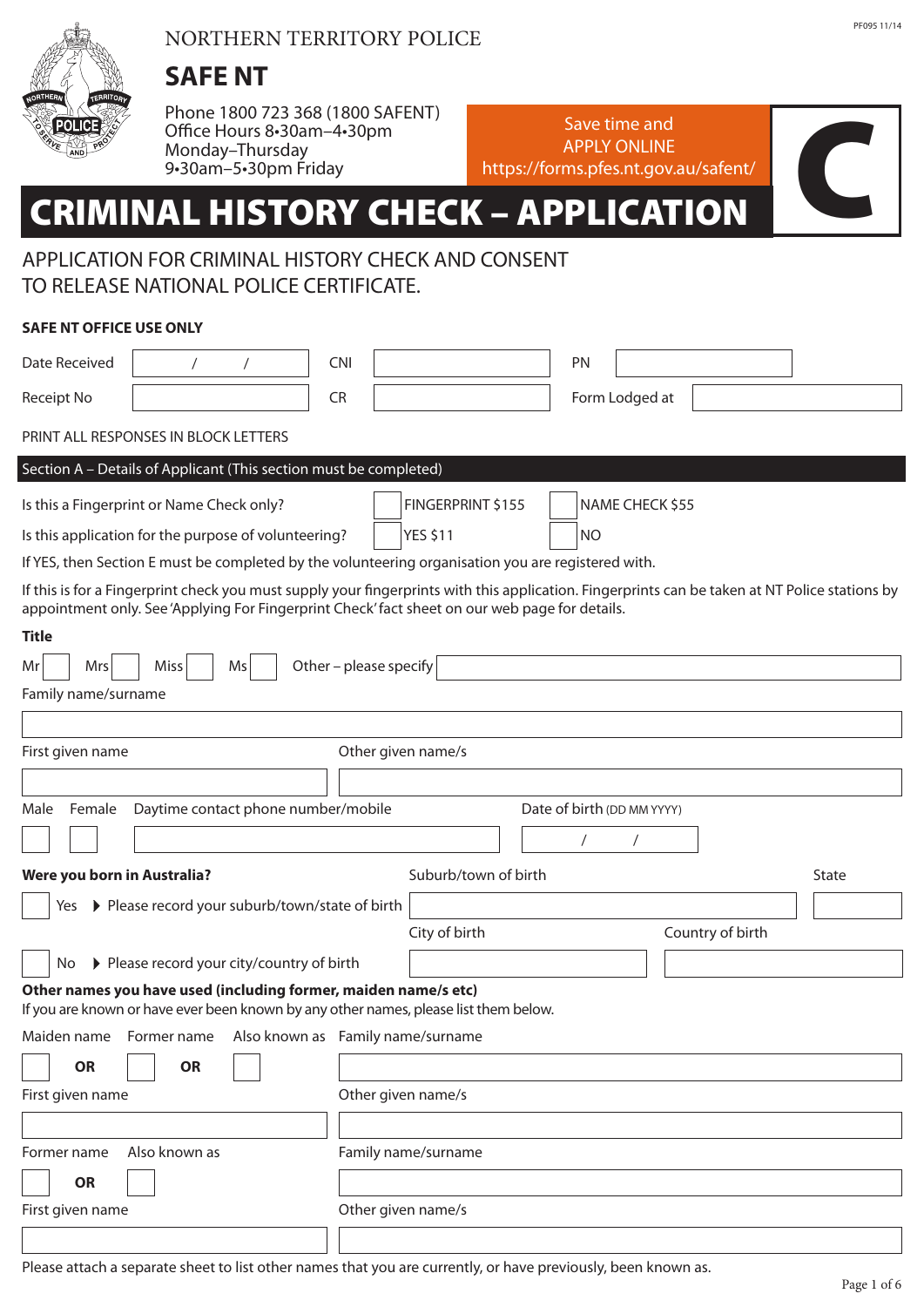#### Section B – Current, postal and previous residential address/es (this section must be completed)

You must enter your current residential address in the space provided. Enter your postal address if it differs from your current residential address. Your National Police Certificate containing details of your criminal record will be delivered to your current postal address. Please provide residential addresses for the last 10 years only.

| <b>Current residential address</b> (must not be a PO Box or business address)                                               |                              |       |          |
|-----------------------------------------------------------------------------------------------------------------------------|------------------------------|-------|----------|
| Unit number/street number/street name                                                                                       | Suburb/town/locality         | State | Postcode |
| <b>Postal Address</b>                                                                                                       |                              |       |          |
| Unit number/street number/street name/PO Box                                                                                | Suburb/town/locality         | State | Postcode |
| Previous Residential Addresses for the last 10 years. Please begin with the most recent not including your current address. |                              |       |          |
| Unit number/street number/street name                                                                                       | Suburb/town/locality         | State | Postcode |
|                                                                                                                             |                              |       |          |
| <b>FROM</b><br>TO                                                                                                           | Country if outside Australia |       |          |
| Unit number/street number/street name                                                                                       | Suburb/town/locality         | State | Postcode |
|                                                                                                                             |                              |       |          |
| <b>FROM</b><br>TO                                                                                                           | Country if outside Australia |       |          |
| Unit number/street number/street name                                                                                       | Suburb/town/locality         | State | Postcode |
|                                                                                                                             |                              |       |          |
| <b>FROM</b><br><b>TO</b>                                                                                                    | Country if outside Australia |       |          |

Please attach a separate sheet if you require further space to list other previous residential addresses over the past 10 years.

#### Section C – Purpose of check (this section must be completed)

#### **This section must be completed.**

When compiling a National Police Certificate containing your criminal history information, NT Police conduct a national name check. If information is obtained from other police jurisdictions, the relevant legislation or policy for that jurisdiction, together with that of the Northern Territory is applied to the information before it is released. The legislation to be applied is determined by the purpose of your check.

**Why do you need a police check? Please select one of the following categories:**

| Australian citizenship                      | Visa application                                           |
|---------------------------------------------|------------------------------------------------------------|
| Licence requirement                         | Name of licence                                            |
| Employment check                            | Occupation/title                                           |
|                                             | Provide a brief description of the work you will be doing. |
|                                             |                                                            |
|                                             |                                                            |
|                                             |                                                            |
|                                             |                                                            |
| Will you be working with vulnerable people? | <b>YES</b><br>NO<br>See Application guidelines for details |
| Please describe<br>Other                    |                                                            |
|                                             |                                                            |
|                                             |                                                            |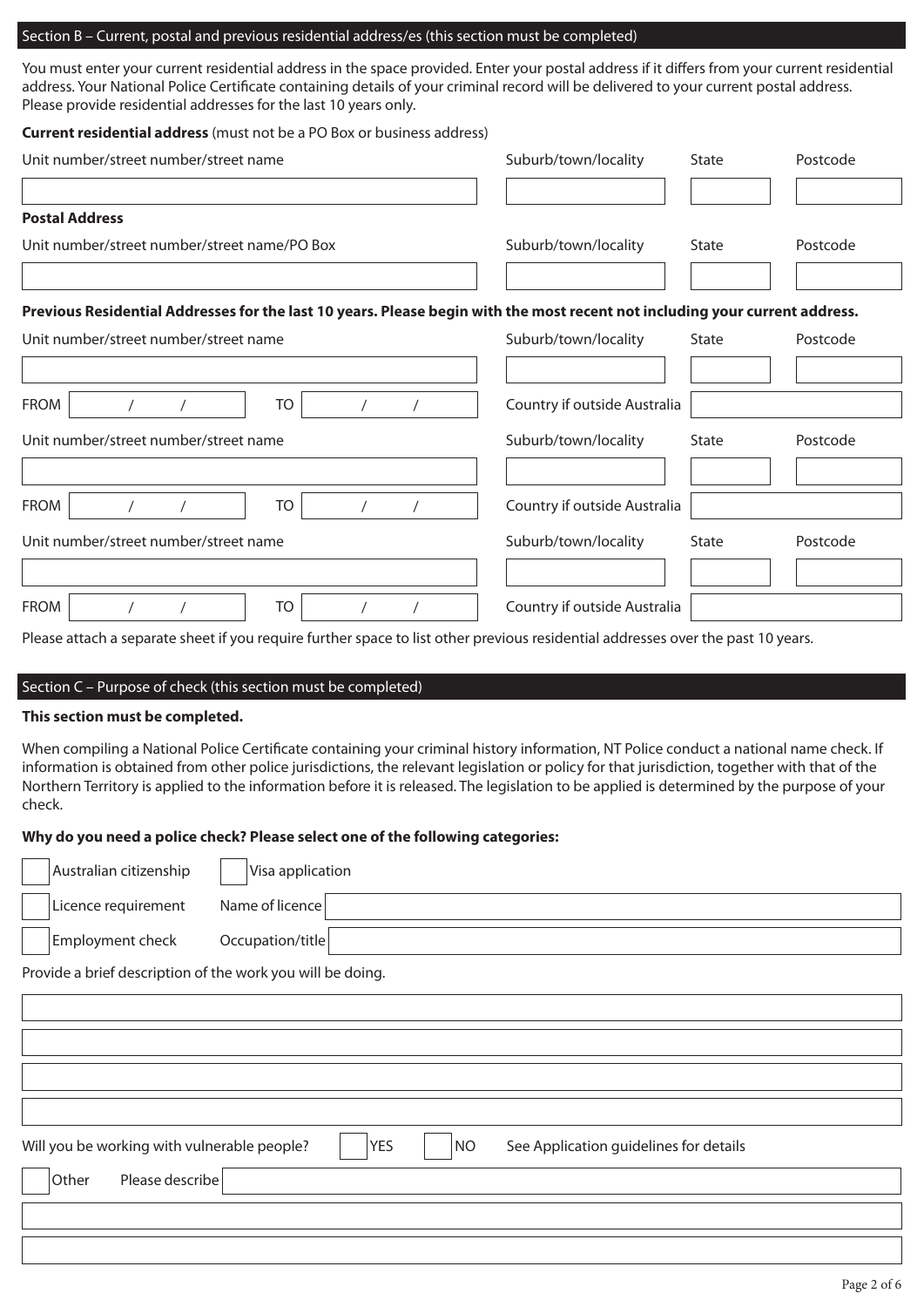#### Section D – Employer Organisation/Licencing Authority details

If you nominate the original National Police Certificate containing your criminal history information to go to your employer organisation, or licencing authority, a copy of this document will be sent to your postal address for your records.

Name of employer organisation/licencing authority

| Postal address of organisation                                                    |                                                       |                                                                                                                                                                                                                                                          |
|-----------------------------------------------------------------------------------|-------------------------------------------------------|----------------------------------------------------------------------------------------------------------------------------------------------------------------------------------------------------------------------------------------------------------|
|                                                                                   |                                                       |                                                                                                                                                                                                                                                          |
|                                                                                   |                                                       |                                                                                                                                                                                                                                                          |
| Daytime Contact phone number.                                                     | Name/ Position title of organisation's representative |                                                                                                                                                                                                                                                          |
|                                                                                   |                                                       |                                                                                                                                                                                                                                                          |
|                                                                                   |                                                       | Please tick if you require the original results of this check to be sent directly to the organisation listed above                                                                                                                                       |
|                                                                                   |                                                       | Section E - Details of Volunteer Organisation (this section must be completed by the volunteer organisation you will be working with)                                                                                                                    |
|                                                                                   |                                                       | If you nominate the original National Police Certificate containing your criminal history information to go to the organisation that you<br>will work with as a volunteer, a copy of this document will be sent to your postal address for your records. |
| Name of organisation                                                              |                                                       |                                                                                                                                                                                                                                                          |
|                                                                                   |                                                       |                                                                                                                                                                                                                                                          |
| Postal address of organisation                                                    |                                                       |                                                                                                                                                                                                                                                          |
|                                                                                   |                                                       |                                                                                                                                                                                                                                                          |
|                                                                                   |                                                       |                                                                                                                                                                                                                                                          |
| Daytime Contact phone number.                                                     |                                                       |                                                                                                                                                                                                                                                          |
|                                                                                   |                                                       | Please tick if you require the original results of this check to be sent directly to the volunteer organisation listed above                                                                                                                             |
| To be completed by CEO/Manager of Volunteer Organisation                          |                                                       |                                                                                                                                                                                                                                                          |
| financial gain from the work that they undertake on our behalf.                   |                                                       | I certify that the person named on this form is a registered volunteer with this organisation and will receive no payment, benefit or                                                                                                                    |
| Name/position                                                                     |                                                       |                                                                                                                                                                                                                                                          |
|                                                                                   |                                                       |                                                                                                                                                                                                                                                          |
| Signature                                                                         |                                                       | Date signed                                                                                                                                                                                                                                              |
|                                                                                   |                                                       |                                                                                                                                                                                                                                                          |
|                                                                                   |                                                       |                                                                                                                                                                                                                                                          |
| Section F - Self Disclosure of Criminal History                                   |                                                       |                                                                                                                                                                                                                                                          |
|                                                                                   |                                                       | If you wish to disclose information that is contained on your criminal history, it may assist to expedite the check process. If you have been                                                                                                            |
| charged or convicted of an offence please fill in the details in the space below. |                                                       |                                                                                                                                                                                                                                                          |
|                                                                                   |                                                       |                                                                                                                                                                                                                                                          |
|                                                                                   |                                                       |                                                                                                                                                                                                                                                          |
|                                                                                   |                                                       |                                                                                                                                                                                                                                                          |
|                                                                                   |                                                       |                                                                                                                                                                                                                                                          |
|                                                                                   |                                                       |                                                                                                                                                                                                                                                          |
|                                                                                   |                                                       |                                                                                                                                                                                                                                                          |
|                                                                                   |                                                       |                                                                                                                                                                                                                                                          |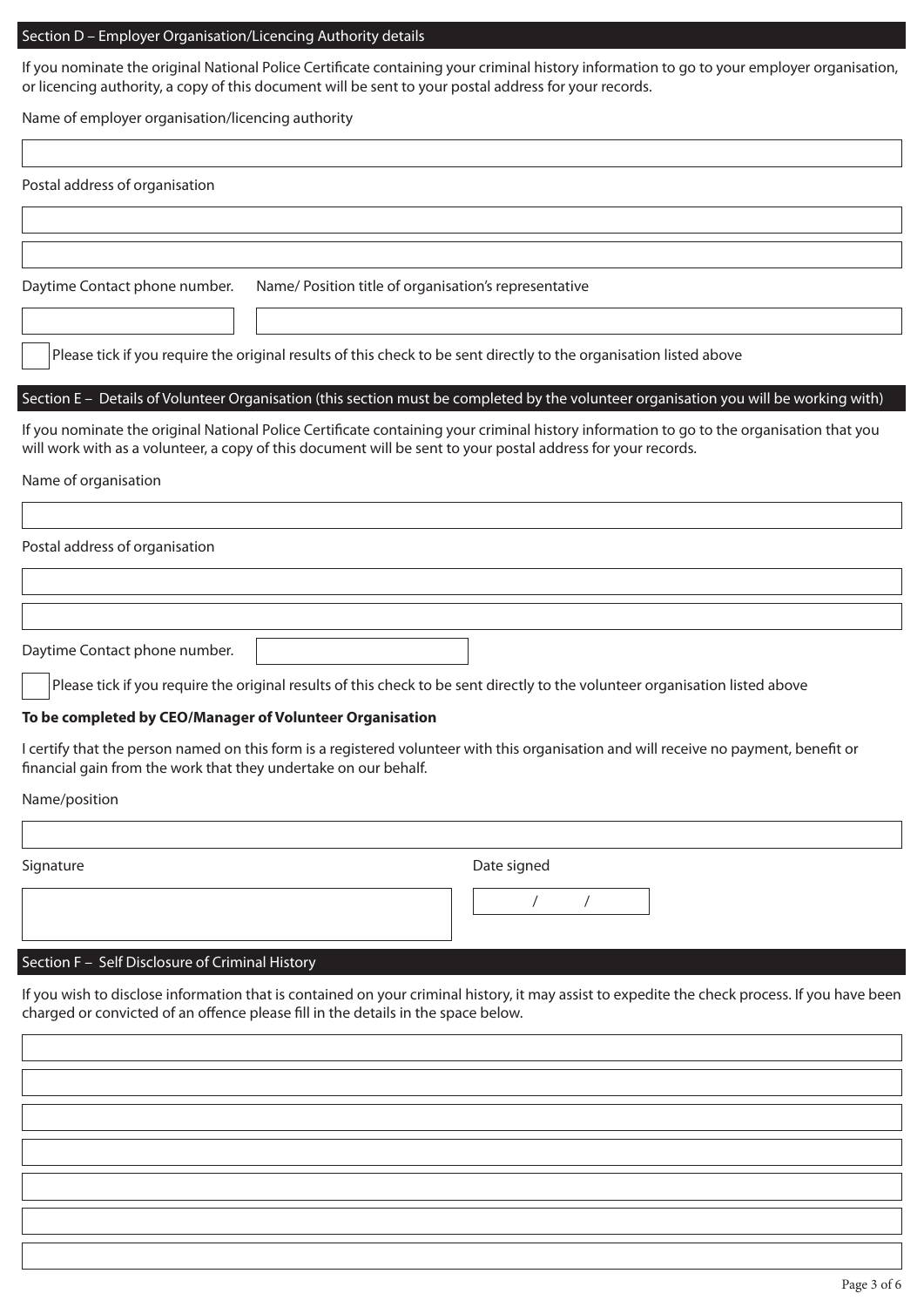#### Section G: Proof of Identity

#### **Proof of identity documentation**

Applicants must supply a minimum of two (2) types of acceptable identification from the list below with a minimum of 100 points. Identification must include at least one type of photo ID (Category A) plus identification that contains the applicant's current residential address, signature and date of birth. All documents sighted by the Authorised officer must be original, or certified copies of an original document. All documents must be current or valid. Documents that have expired will not be accepted as proof of identity. Once checked, all documents will be returned to you.

You must also attach a photocopy of one piece of photographic identification to this form. This will not be returned to you.

| Current passport (Australian/Foreign)<br>1.<br><b>Current Australian drivers licence</b><br>2.<br>Firearms licence<br>3.<br>Current tertiary student ID card with photo<br>4.<br>Australian evidence of age card (18+)<br>5.<br>Photographic ID issued by the Coalition of Indigenous Community Organisations<br>6.<br>or the Larrakia Nation Aboriginal Corporation<br><b>Category B</b><br>Australian citizenship certificate<br>7.<br>Australian birth certificate<br>8.<br>Centrelink card<br>9.<br>10. Government employee ID<br>11. Statutory declaration as to identity by a person authorised to verify copies of the<br>identification documents. | 70 ▶<br>40 ▶<br>40 ▶<br>40 ▶<br>40 ▶ |  |
|------------------------------------------------------------------------------------------------------------------------------------------------------------------------------------------------------------------------------------------------------------------------------------------------------------------------------------------------------------------------------------------------------------------------------------------------------------------------------------------------------------------------------------------------------------------------------------------------------------------------------------------------------------|--------------------------------------|--|
|                                                                                                                                                                                                                                                                                                                                                                                                                                                                                                                                                                                                                                                            |                                      |  |
|                                                                                                                                                                                                                                                                                                                                                                                                                                                                                                                                                                                                                                                            |                                      |  |
|                                                                                                                                                                                                                                                                                                                                                                                                                                                                                                                                                                                                                                                            |                                      |  |
|                                                                                                                                                                                                                                                                                                                                                                                                                                                                                                                                                                                                                                                            |                                      |  |
|                                                                                                                                                                                                                                                                                                                                                                                                                                                                                                                                                                                                                                                            |                                      |  |
|                                                                                                                                                                                                                                                                                                                                                                                                                                                                                                                                                                                                                                                            | 40 ▶                                 |  |
|                                                                                                                                                                                                                                                                                                                                                                                                                                                                                                                                                                                                                                                            |                                      |  |
|                                                                                                                                                                                                                                                                                                                                                                                                                                                                                                                                                                                                                                                            | 70 ▶                                 |  |
|                                                                                                                                                                                                                                                                                                                                                                                                                                                                                                                                                                                                                                                            | 70 ▶                                 |  |
|                                                                                                                                                                                                                                                                                                                                                                                                                                                                                                                                                                                                                                                            | 40 ▶                                 |  |
|                                                                                                                                                                                                                                                                                                                                                                                                                                                                                                                                                                                                                                                            | 40 ▶                                 |  |
|                                                                                                                                                                                                                                                                                                                                                                                                                                                                                                                                                                                                                                                            | $40 \blacktriangleright$             |  |
| 12. Medicare card                                                                                                                                                                                                                                                                                                                                                                                                                                                                                                                                                                                                                                          | $25 \triangleright$                  |  |
| 13. Credit/debit card of financial institution passbook (1 per financial institution)                                                                                                                                                                                                                                                                                                                                                                                                                                                                                                                                                                      | 25                                   |  |
| 14. Property rates notice/utilities notice                                                                                                                                                                                                                                                                                                                                                                                                                                                                                                                                                                                                                 | 25                                   |  |
| 15. Property lease agreement                                                                                                                                                                                                                                                                                                                                                                                                                                                                                                                                                                                                                               | $25 \triangleright$                  |  |
| 16. Foreign drivers licence                                                                                                                                                                                                                                                                                                                                                                                                                                                                                                                                                                                                                                | $25 \triangleright$                  |  |
| 17. Bank statement (with residential address)                                                                                                                                                                                                                                                                                                                                                                                                                                                                                                                                                                                                              | 25                                   |  |
| Add total points (must be 100 points or more)                                                                                                                                                                                                                                                                                                                                                                                                                                                                                                                                                                                                              | <b>TOTAL</b>                         |  |
| Complete the following section with details from two of the documents used to verify your ID. You must include information<br>from at least one Category A document from the list above, including licence/passport/ID number and expiry date.<br>Catogory A document Place identify document number from list above (1.6)                                                                                                                                                                                                                                                                                                                                 |                                      |  |

| Category A document. Flease identity document number non-list above (1-0). |                                                                                  |             |  |  |
|----------------------------------------------------------------------------|----------------------------------------------------------------------------------|-------------|--|--|
| Passport/licence/ID number                                                 |                                                                                  |             |  |  |
| State of Issue                                                             |                                                                                  | Expiry Date |  |  |
| Country of Issue                                                           |                                                                                  |             |  |  |
| This can be a second Category A document.                                  | Other document provided. Please identify document number from list above (1-17). |             |  |  |
| Card/licence/membership/ID number                                          |                                                                                  |             |  |  |
| State of Issue                                                             |                                                                                  | Expiry Date |  |  |
| Country of Issue                                                           |                                                                                  |             |  |  |

Page 4 of 6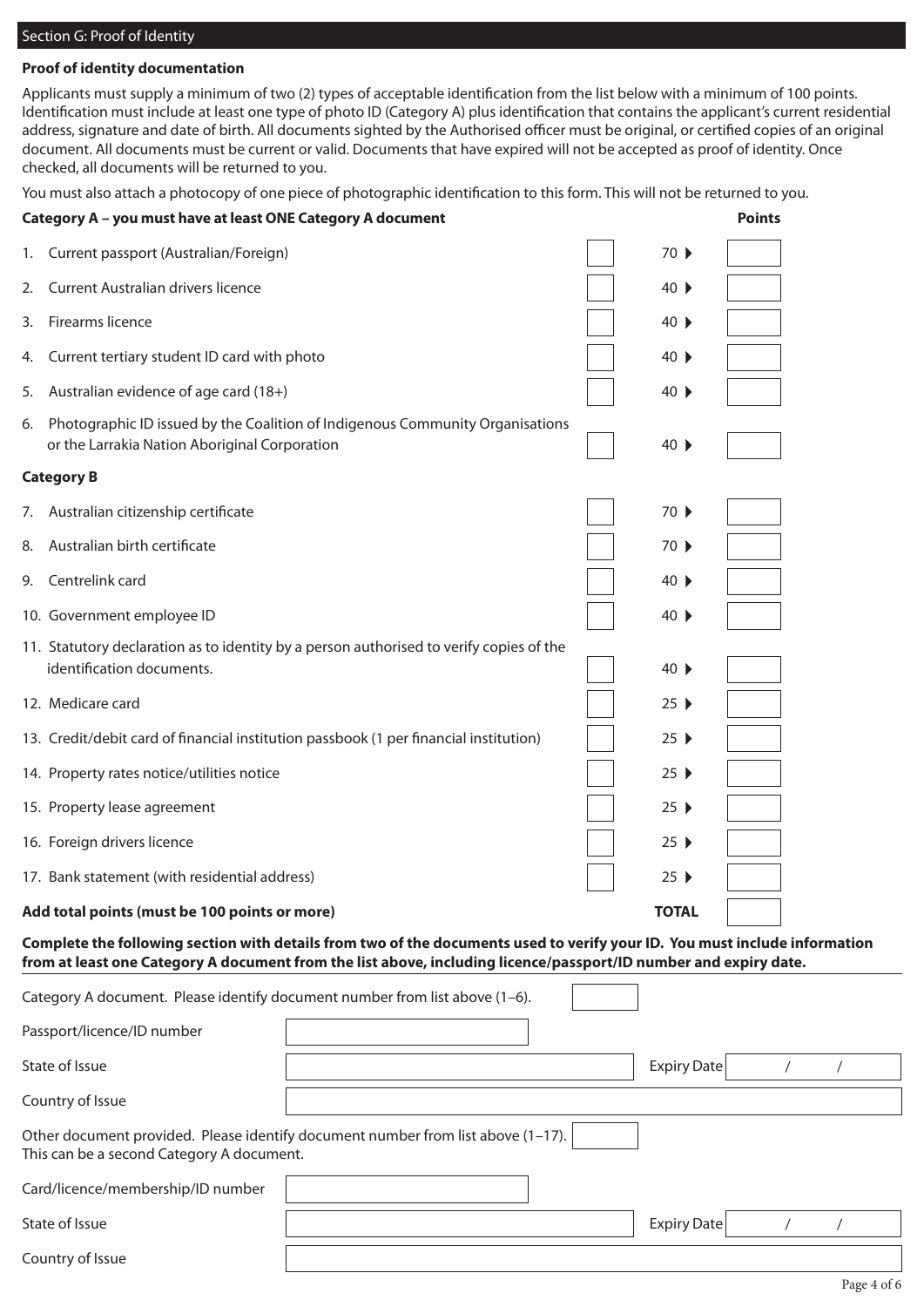#### Section G: Proof of Identity - continued

#### **Persons Authorised to validate identity of the candidate**

- 1. Staff members of SAFENT
- 2. An Officer, auxiliary or Aboriginal Community Police Officer of the Northern Territory Police Force
- 3. Staff member of Territory Business Centres
- 4. Justice of the Peace
- 5. Legal Practitioner (eg. Barrister or Solicitor)
- 6. Commissioner for Affidavits and Commissioner for Oaths
- 7. Notary Public

#### **Authorised persons use only**

- 8. Judge or Magistrate appointed to an Australian court
- 9. Chief Executive Officer of a local Government body
- 10. An Officer of the Police Force of an other domestic or foreign jurisdiction, at the rank of Sergeant or higher, or the highest ranking officer of the Police Station.
- 11. A registered Medical Practitioner
- 12. A Sheriff in a State or Territory of Australia
- 13. Other persons authorised by the Screening Authority

See Application guidelines for details.

Persons authorised to verify documentation are required, in the presence of the applicant, to sight original documentation and verify that the photographic identification is a true likeness of the applicant. The authorised person needs to complete and sign the declaration below.

Declaration – by authorised person

- I am a person authorised to be shown identity documents
- I have sighted 100 points or more of ID and certified a photocopy of one form of photo ID for:

Applicant's given name and a state of the Applicant's family name

| Name of authorised person                                                        |                        |
|----------------------------------------------------------------------------------|------------------------|
| Address                                                                          | Daytime contact number |
|                                                                                  |                        |
|                                                                                  |                        |
| Number from the list of Authorised people above that most applies to you (1-13). |                        |
| Current address has been sighted                                                 |                        |
| Signature                                                                        | Date signed            |
|                                                                                  |                        |

In certain circumstances of hardship an application may be made to the Screening Authority for the ability to vary the requirement for meeting 100 points. For further information contact: safent.police@pfes.nt.gov.au

If you are under the age of 18, then one document from Group A or a statutory declaration of identity attesting that you are a current student of the school made by a Principal of that school will be sufficient to satisfy the 100 point check